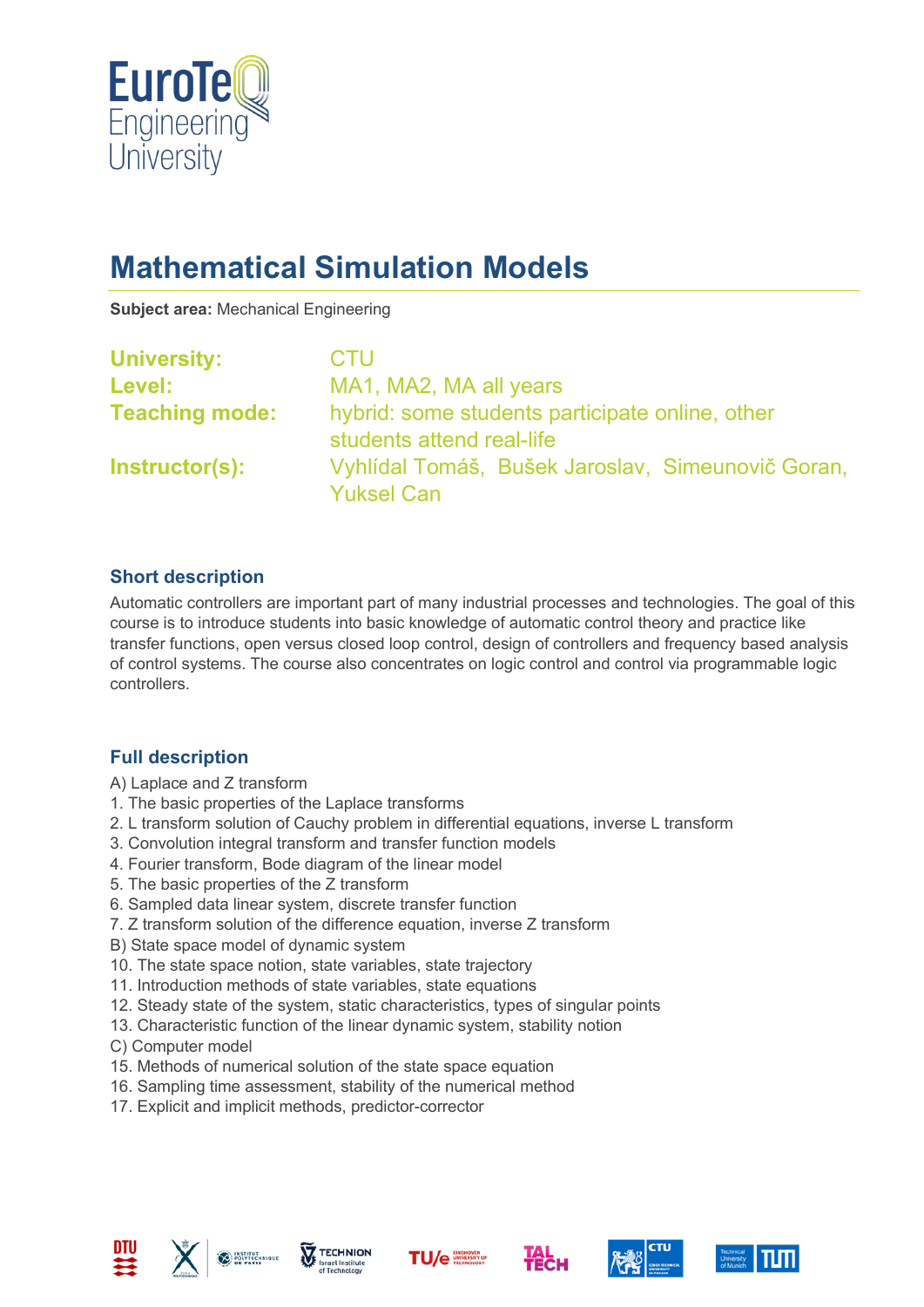

#### **Learning outcomes**

Control engineering methods, practical skills in computer-aided control design, simulations and visualizations

### **General information**

| <b>Contact hours per week:</b>   | 5                                                                                                                                                                                                                                            |
|----------------------------------|----------------------------------------------------------------------------------------------------------------------------------------------------------------------------------------------------------------------------------------------|
| <b>Total workload:</b>           | 150 (in student hours for the whole course)                                                                                                                                                                                                  |
| <b>ECTS credits:</b>             | 6                                                                                                                                                                                                                                            |
| Language:                        | English                                                                                                                                                                                                                                      |
|                                  |                                                                                                                                                                                                                                              |
| Course start date:               | 19 September 2022                                                                                                                                                                                                                            |
| Course end date:                 | 15 January 2023                                                                                                                                                                                                                              |
| Add. info about start date:      | Start course date refers to start of the semester at CTU. Schedules will be<br>available 1-2 weeks before semester starts. Lectures are taken place from<br>19.9.2022 until 15.1.2023. Examination period from 16.1.2023 until<br>19.2.2023. |
| <b>Weekly teaching day/time:</b> |                                                                                                                                                                                                                                              |
| Time zone:                       | CET (Denmark, Germany, France, Netherlands, Switzerland, Czech<br>Republic)                                                                                                                                                                  |
| <b>Further information:</b>      | Archive on recorded lectures will be available on MS-Teams                                                                                                                                                                                   |
| <b>Prerequisites:</b>            | Mathematics (matrices, differential equations, complex numbers, etc.),<br>basic knowledge of control systems                                                                                                                                 |
| <b>Activities and methods:</b>   | Lectures, Tutorial sessions                                                                                                                                                                                                                  |
| Presence on campus:              |                                                                                                                                                                                                                                              |

## **Final examination**

| Form:                        | written and oral exam |
|------------------------------|-----------------------|
| Date:                        |                       |
| Location/format:             |                       |
| <b>Re-sit possibility:</b>   |                       |
| <b>Transcript available:</b> | end of semester       |
| Add. info/requirements:      |                       |